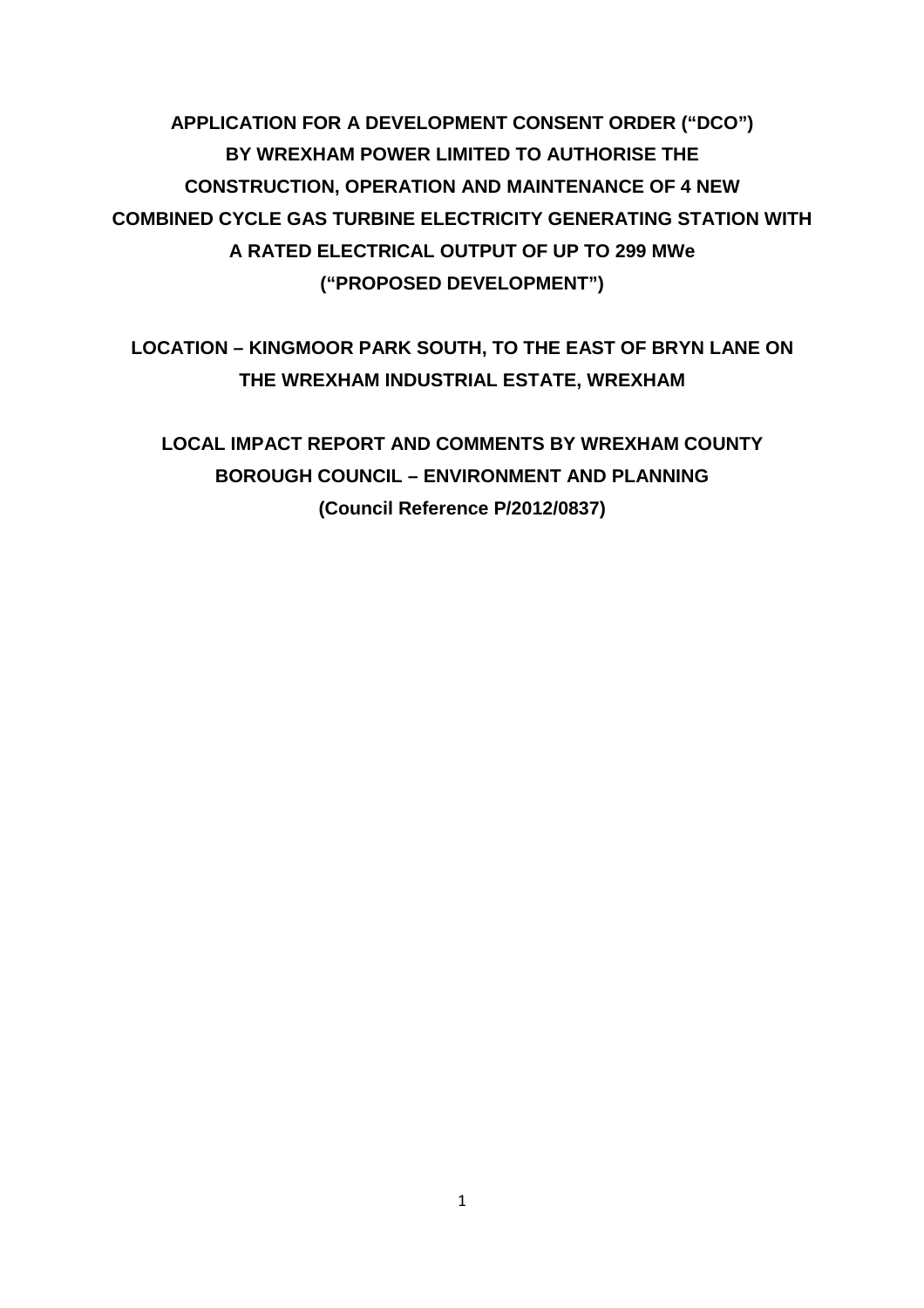# **1. POLICY CONTEXT Chapter 2 of the E.S**

#### **1.1 UDP and relevant policies:**

Chapter 2 of the ES provides the legislative and policy context for the proposal. The UDP policies identified in the ES are relevant and remain material planning considerations despite the UDP having expired in 2011. It is still the most up to date development plan for the County Borough for the purposes of making planning decisions in line with more up to date national planning policy.

I mention policy E3 specifically as it relevant to the DCO site in that this forms the southern section of the E3 allocation. This UDP policy allocates land outside of the WIE for a large single user as an exception to policies in the UDP relating to employment use. Material planning considerations in the form of appeal decisions have however overridden the initial intention and purpose of this policy to retain the site as an exception in terms of both location outside of established settlement limits and restricting the use to a large single user. This is covered further in the planning history section below.

#### **1.2 Planning History:**

2 appeal decisions of relevance to the policy position:

APP/H6955/A/09/2113258: Land at Bryn Lane, Wrexham Industrial Estate issued a split decision for the site, granting permission for development on the southern part of the site (the subject of the DCO) thus establishing the need for quality sites to accommodate large scale development. This permission also conditioned that the user of the site must be a single user (condition no 5), although the appeal narrative (para 61) does state that this does not necessarily have to be restricted to the user identified during that appeal process;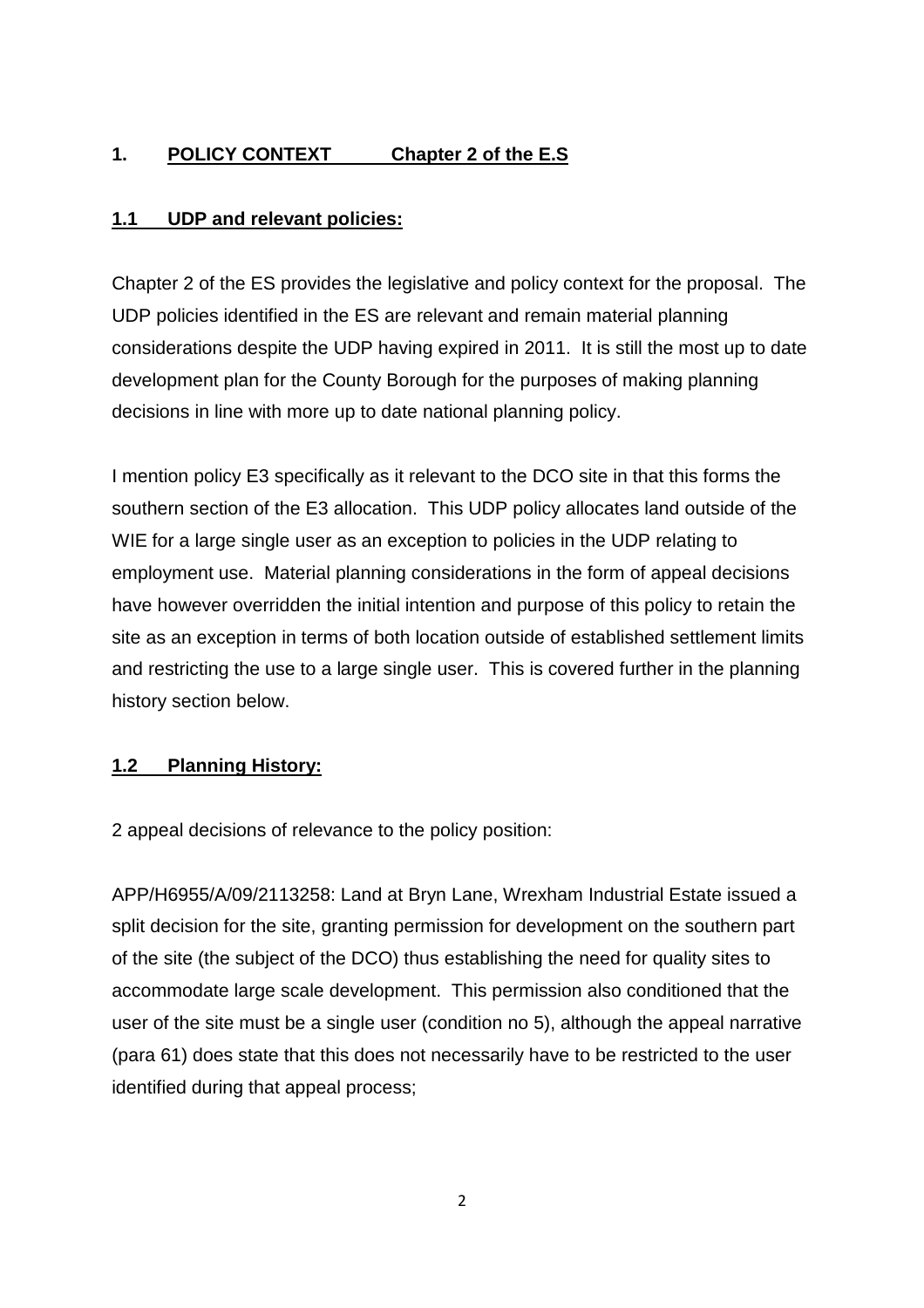APP/H6955/A/12/2188910: Land at Bryn Lane, Wrexham Industrial Estate, this appeal decision albeit restricted to the northern part of the E3 allocation further dilutes the intention of policy E3 in that the site now has permission for a separate user to that identified on the southern part.

Given the history in respect of the policy position, it is already established that it is in principle acceptable for the E3 site to be occupied by two separate entities and as such there are no policy objections to the proposal subject to all other material considerations being satisfied.

# **1.3 LDP –weight to be given to emerging policy and supporting LDP evidence base:**

Work on a revised LDP begun in 2012 when the initial version was withdrawn following a number of concerns from the Planning Inspectorate. Subsequently, the Council are now in the process of preparing a revised LDP and have recently completed consultation on the Preferred Strategy stage. The deposit plan is due for consultation at the end of 2016 / early 2017 therefore limited material weight can be afforded to the LDP until it is adopted. The strategy does however set out the Councils intention in relation to growth including the economy, housing and job creation which provides useful context at this time.

The LDP is advocating a growth strategy for the period 2013 – 2028 and is currently proposing the development of 10,560 new homes, 7750 new jobs and 53 ha of employment land. The focus for the employment development is on the Wrexham Industrial Estate, the County's strategic employment area which is also recognised for its wider regional role in north Wales and the Mersey – dee area. The Joint Wrexham and Flintshire Employment Land Review (October 2015) identifies a need for an extension on the WIE of between 20 -30 ha in order to meet anticipated levels of demand which is reflective of the strategic location of the estate.

3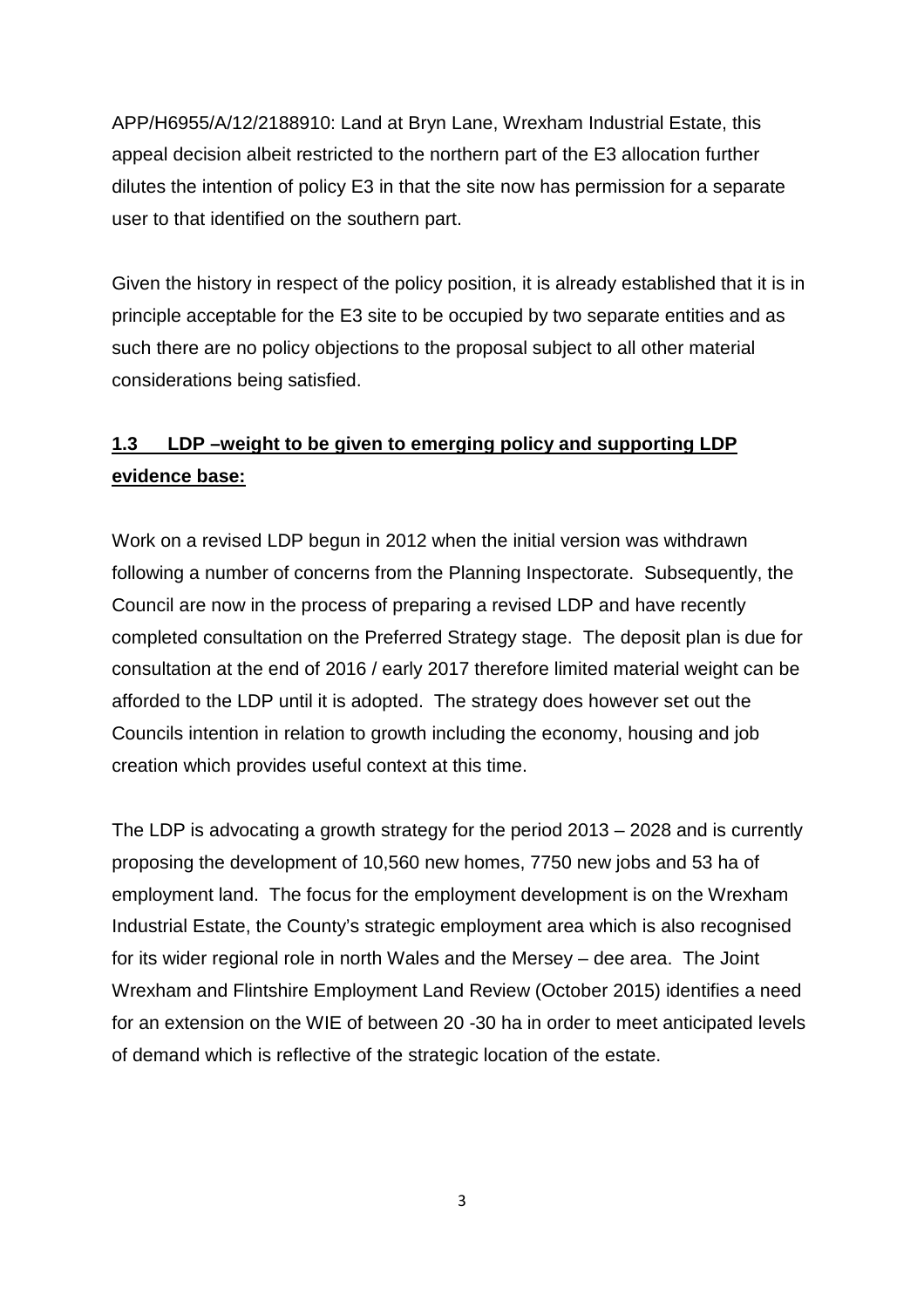# **1.4 National Planning Policy – PPW(ed 8, January 2016), TAN's and ministerial letters:**

Chapter 12 – Infrastructure and Services of PPW is relevant, particularly section 12.8. Whilst not falling within the remit of renewable energy as such, the proposal does offer opportunities for combined heat and power (CHP)and or district heating (DH) in an area which would benefit from the development of the power station in this location. The supporting documentation for the proposal does mention that the building will be CHP ready however there is an opportunity here in the context of sustainability in ensuring that the benefits of CHP and DH are realised as an actual benefit to the scheme to ensure compliance with the aims of PPW, as reiterated in the most recent ministerial letter (MA-P/CS/1303/16,

http://gov.wales/docs/desh/publications/160316-renewable-energy-projects-en.pdf)

## **2. TRANSPORT Chapter 7 of the E.S**

#### **2.1 Access**

The proposed development site is located on Bryn Lane a classified road subject to a 40 mph speed limit. The site has access to the recently completed Wrexham Industrial Estate Access Road which provides an improved link to the industrial estate to the north and improved access to the A525 to the south. The proposed development site will be served via the existing TDG access off Bryn Lane. This section of Bryn Lane has recently been improved including the provision of a right hand turning facility serving this existing access.

The access in this location would normally be required to provide visibility splays of 2.4 x 120 m in both directions measured to the nearside edge of the adjoining highway in accordance with TAN 18. Visibility from the existing TDG access is inadequate in both directions providing splays of approximately 2.4 x 100m to the south and 2.4 x 95 m to the north measured to the nearside edge of the adjoining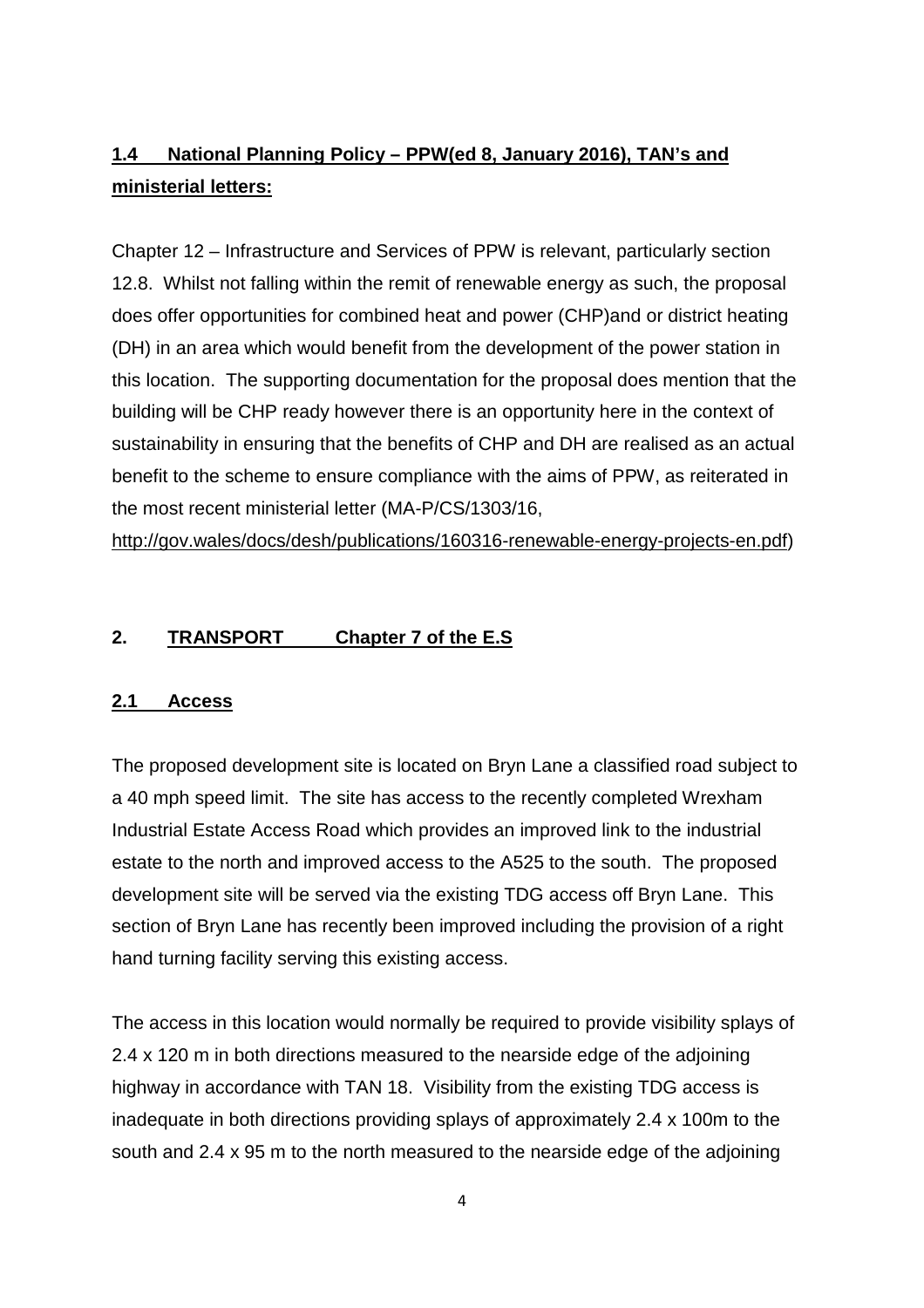highway. Visibility is currently impeded in both directions by the existing hedgerows / vegetation fronting the site.

The applicant would be required to provide a suitably scaled plan indicating how the required splays will be provided from the existing access onto Bryn Lane for further approval.

## **2.2 Transport Statement**

## **2.3 Construction Phase**

The applicant has indicated that around 300 construction / contractor related vehicles will be on site during the construction phase. A construction Phase travel Plan will be implemented to encourage car sharing with 600 construction staff on site per day. The applicant has assumed 300 arrivals and 300 departures per day based on the assumption that 2 members of staff will occupy each vehicle. Due to site operating times, staff are able to stagger their start and finish times which will reduce the impact on vehicle movements during peak times.

It is intended to restrict material deliveries / HGV movements to between 9.00 and 16.30 each day which will assist in avoiding normal peak hours. The peak volume of HGV trips is estimated to be approximately 65 arrivals and 65 departures per day. There may be a potential increase in peak movements of HGVs during a period of 2 – 3 days during the pouring of concrete. If all concrete is delivered from off site, up to 300 HGC movements (150 arrivals and 150 departures) may be generated per day.

The proposed additional traffic movements during the construction phase are not considered likely to have any significant effect on highway safety.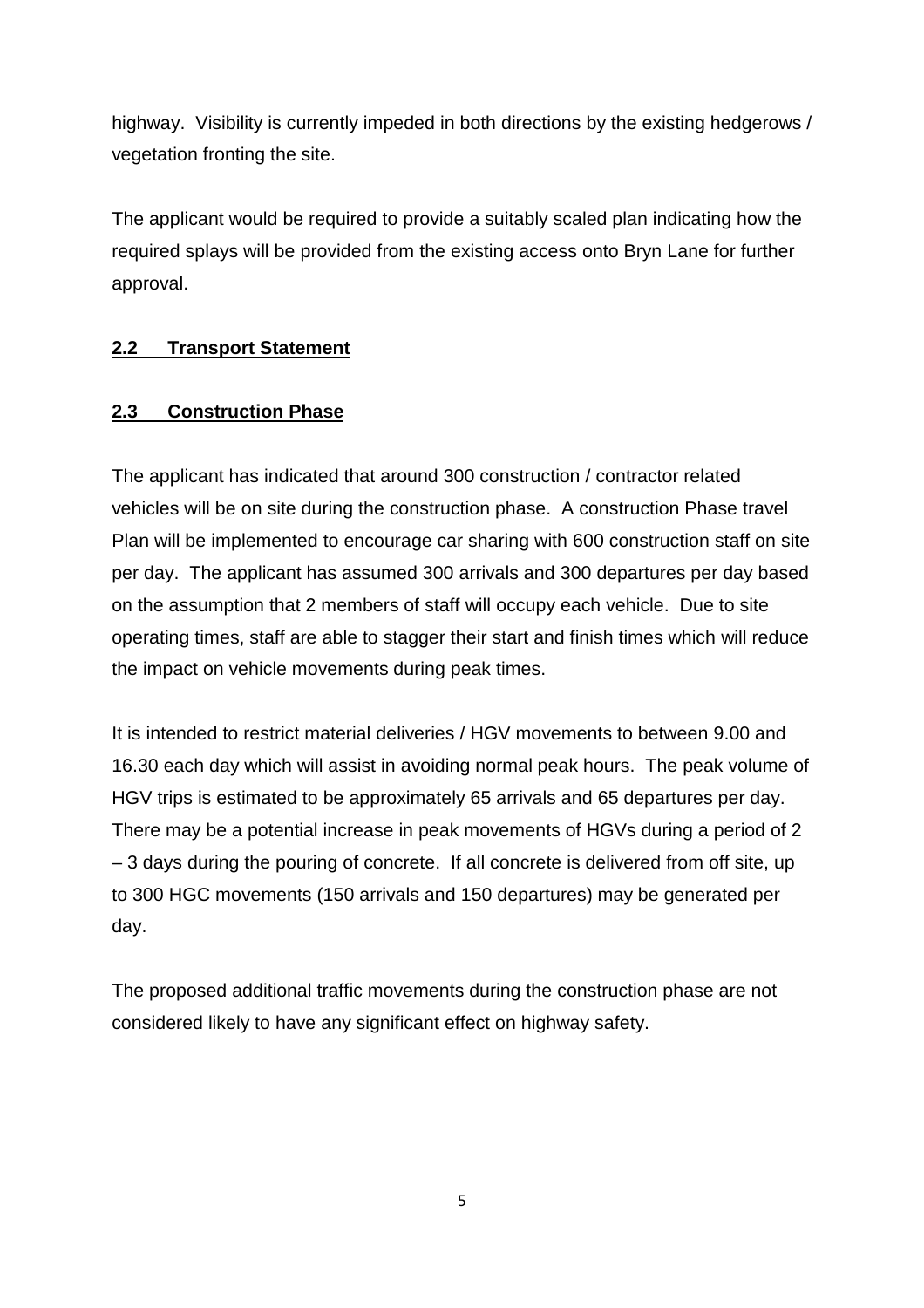## **2.4 Abnormal Loads**

It is understood that a number of abnormal loads will be required to construct the proposed Energy Centre. Advance notification will be required to the Highway Authority to approve such movements.

## **2.5 Operational Vehicle Movements**

The Power Station Complex once operational will operate two shift patterns – 06:00 – 18:00 and 18:00 – 06:00. The night shift will comprise two operational staff and 10 support staff. A maximum of 30 staff are expected to work at the site. I understand that approximately 1 HGV will visit the site each day for routine maintenance and repairs.

The proposed additional traffic once the site is operational is not considered likely to have any significant detrimental effect on the highway network.

## **2.6 PARKING AND TURNING PROVISION**

## **2.7 Construction Phase**

The applicant has indicated that around 300 construction / contractor related vehicles will be on site during the construction phase. The applicant will need to provide a suitably scaled layout plan indicating details of proposed parking facilities for further approval. Parking spaces would need to comply with the Local Planning Guidance Note 16 requirements.

Details of maximum size of HGVs likely to be visiting the site would need to be provided, including details of where vehicles will park / turn within the curtilage of the site during the construction period. Details should include swept path details of such vehicles (e.g. 16.5m long HGV) entering and existing the internal site access and turning within the curtilage of the site.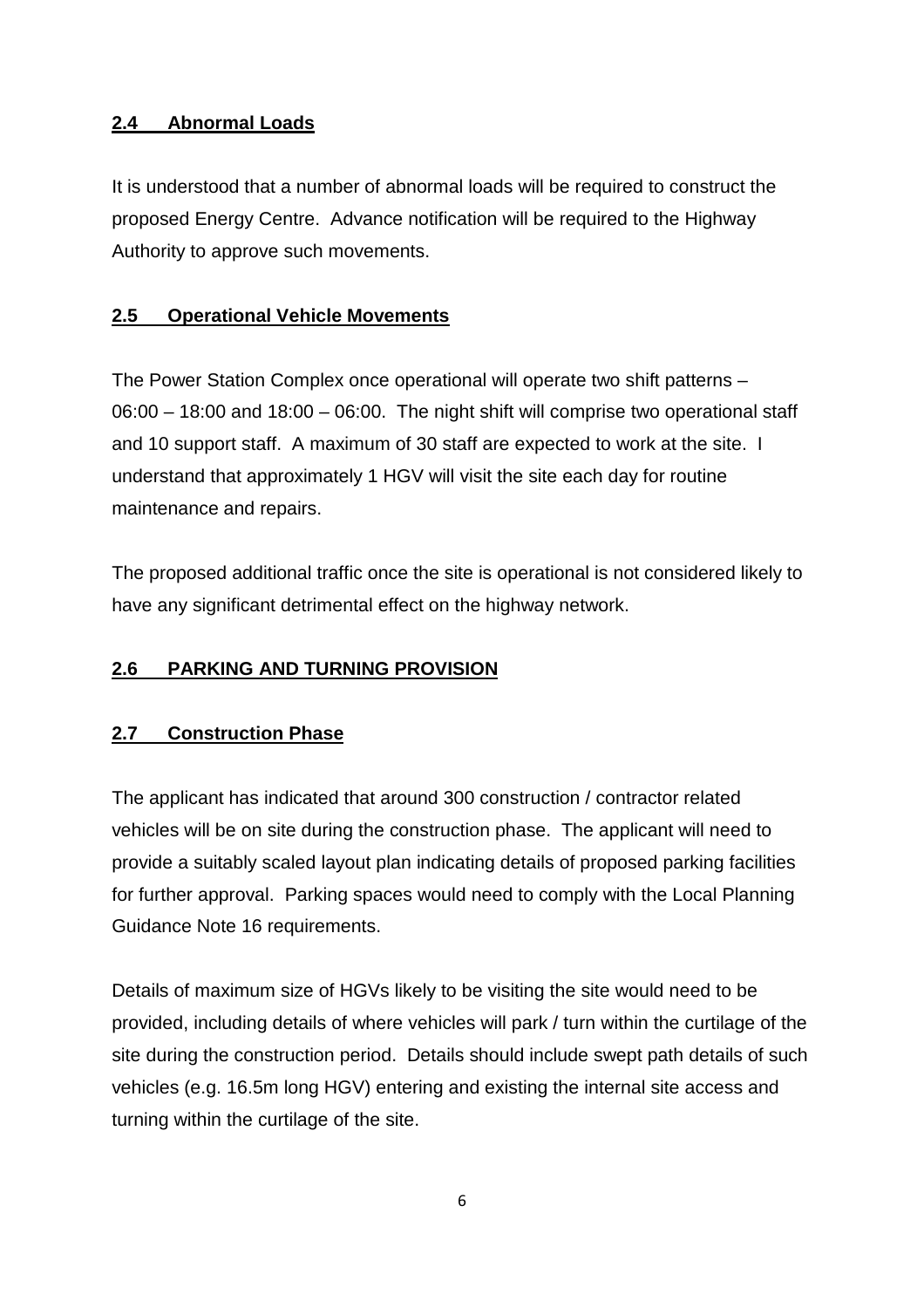#### **2.8 Operational Phase**

The submitted layout plan (Drg. No. 5105324-WRX-DRG-L-420 Rev 0) indicates the provision of 20 No. spaces for operational staff. Given the proposed shift patterns, the proposed level of parking provision is considered adequate.

#### **2.9 Accident Data**

The proposed additional construction traffic associated with the development site is not anticipated to result in any increase in the likelihood of accidents.

## **2.10 Infrastructure Improvements**

There is no footway provision along the existing access leading to the development site. I would therefore suggest that the applicant considered the benefit of providing appropriate footways (i.e. 2.0m wide) along the internal access road between the development site and Bryn lane.

# **2.11 Construction Traffic Management Plan and Provision for Contractor Parking**

The submitted Draft Construction Traffic Management Plan appears adequate. However, further details of contractor parking details & swept path details of larger HGVs visiting the site as detailed above will be required.

I understand that a Construction Travel Plan (CTP) will be produced by the appointed contractor and implemented throughout the construction phase of the scheme. The CTP will aim to further reduce the impact of construction traffic / construction worker trips, by providing measures and strategies to alter travel behaviour. The Final CTP should be included in the Final CTMP for further approval.

**The applicant will be required to submit a Final Construction Management Plan (CTMP) prior to commencement of works.**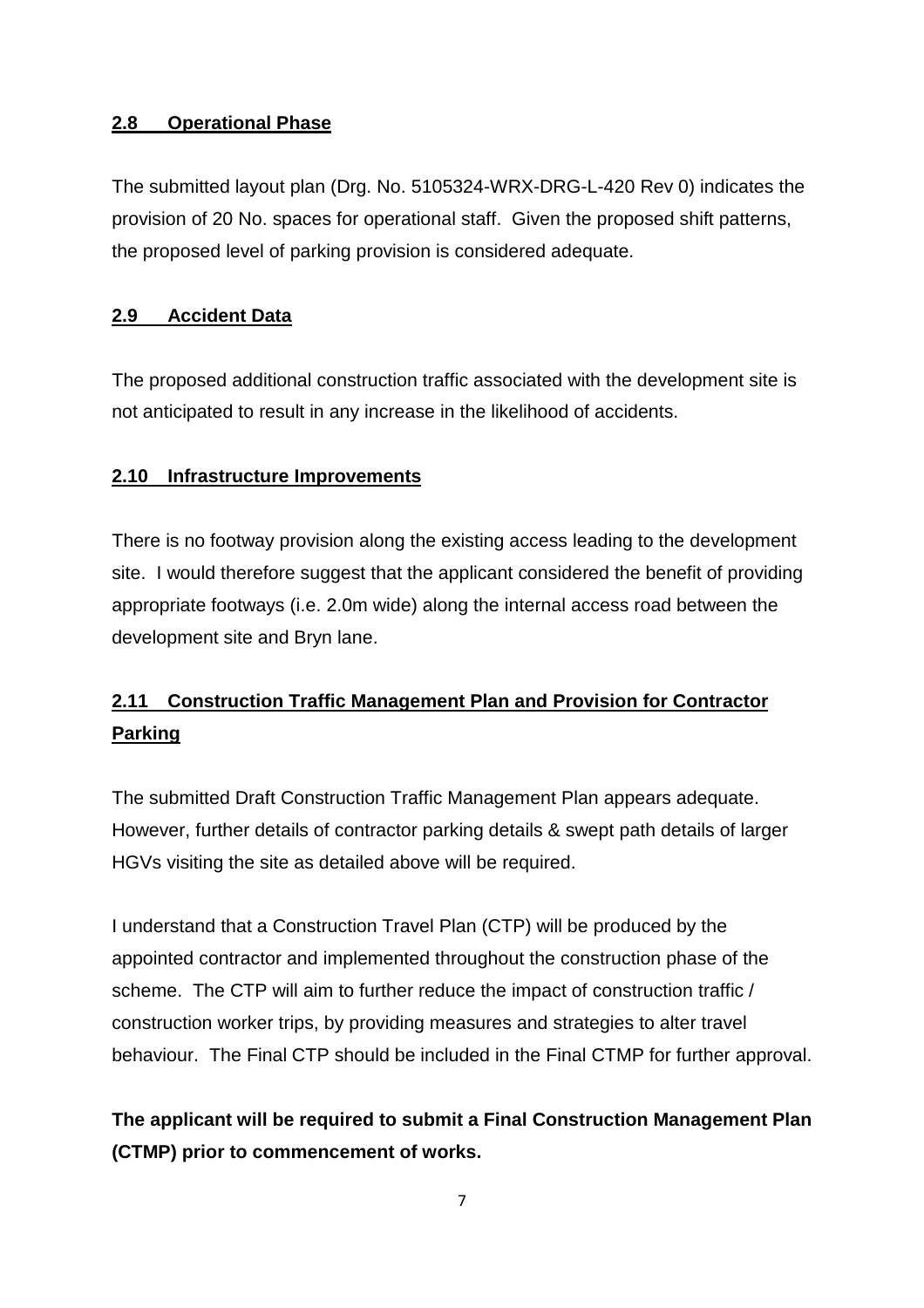For advice on Traffic Management issues please advise the applicant to contact our Traffic / Streetworks Section (Contract Darren Green on Tel: 01978 729643). For any advice on Abnormal Load issues please advise the applicant to contact Matthew Ricketts on Tel: 01978 729723.

# **Supplementary Notes**

The applicant's attention should be drawn to item nos. 1, 2, 3, 4 & 5 of the supplementary notes.

# **3. HERITAGE Chapter 12 of the E.S**

3.1 The Senior Conservation Officer agrees with the conclusions pf the Environmental Statement in so far as impacts are known and designated heritage assets have been assessed. Both the physical impacts and the impact upon the setting of a small number of heritage assets are not considered to be significant. However, the comments made by Clwyd Powys Archaeological Trust are noted in relation to potential buried / undiscovered archaeological remains and the requirements for further investigation in this regard.

# **4. THE WATER ENVIRONMENT Chapter 14 of the E.S**

4.1 The Senior Flood Management Officer has reviewed both the (5.4) Level 2 Flood Consequence Assessment and 6.4.9 Volume 4: Environmental Statement Appendix 14.3: Drainage Strategy and would like to make the following comments:

4.2 The submitted FCA does appear to consider the main sources of flood risk to the site. It clearly highlights the development site lies within Zone A as defined within TAN15, and that there are areas identified as being at risk of surface water flooding within the development boundary. A portion of the gas connection route does fall within zone C2 as the route crosses the Afon Clywedog. There may be areas of flood risk associated with the numerous smaller "ordinary watercourses" that the pipe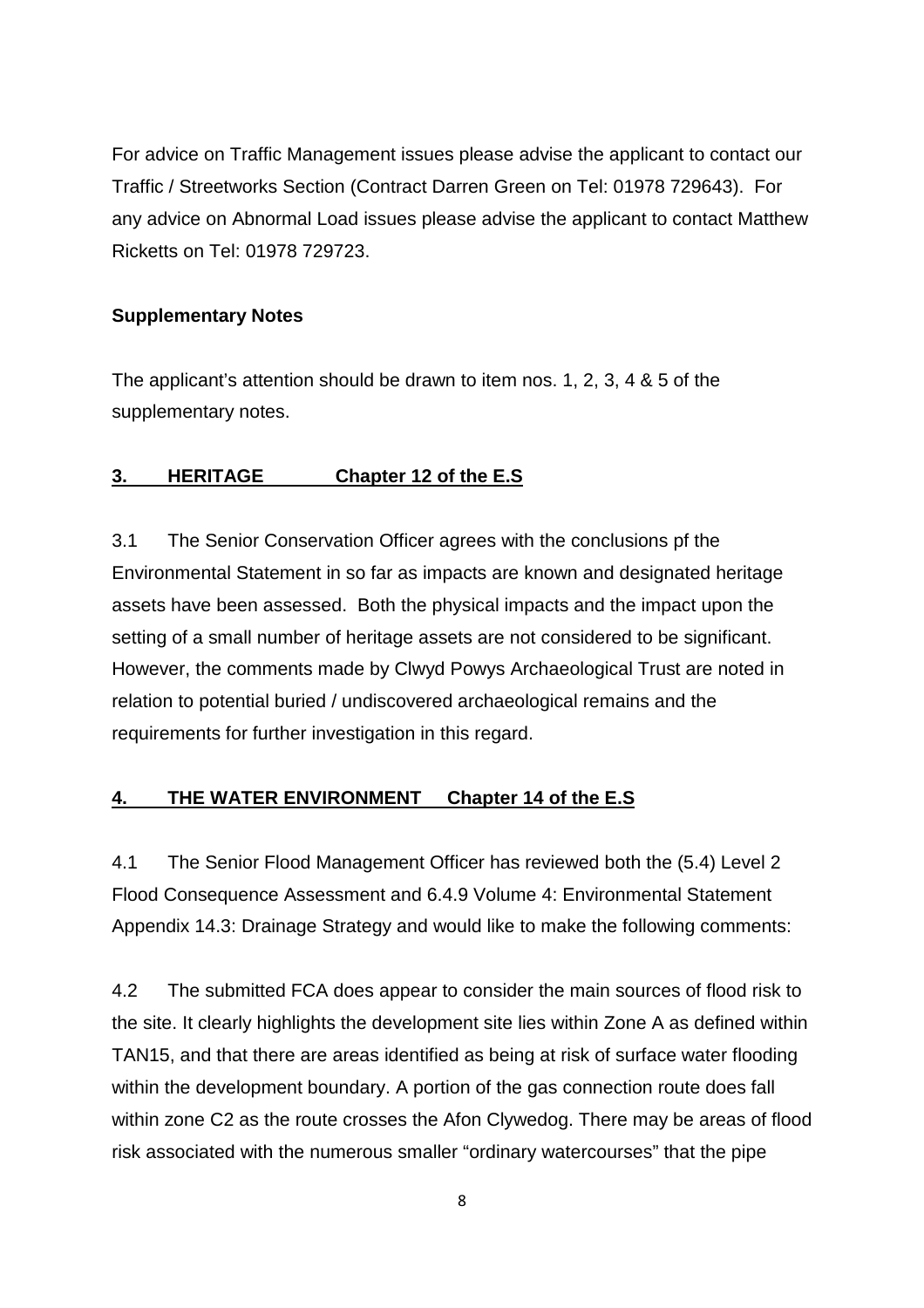route intersects, although no modelled flood outlines are currently available. In addition, no detail is provided as to how these "ordinary Watercourses" will be crossed or appreciation of the consents that may be required from the LLFA to carry out these works.

4.3 With regards to the surface water drainage strategy for the development, the submitted document does clearly outline the proposed approach to be applied. The strategy proposes to attenuate surface water flows leaving the site to the average annual greenfield runoff rate (3.71 l/s/ha). This will result in an attenuated discharge for the 3.3ha development of 12.2 l/s, requiring 2085m3 of storage to manage the 1 in 100 year rainfall event including a 20%allowance for climate change. Discharge is proposed into an existing ordinary watercourse within the northern portion of the site. Infiltration techniques have been generally discounted as site infiltration rates are low. This strategy does satisfy our normal requirements, and I would expect to see detailed drainage design included as a condition if permission were to be granted.

#### **5. AIR QUALITY Chapter 8 of the E.S**

5.1 The findings of the Air Quality report 6.2.8 Volume 2: Environmental Statements Chapter 8: Air Quality are considered acceptable. It is considered, both separately and in combination, the direct and indirect effects of air pollutants associated with the scheme during the construction, operation and decommissioning phases. The operator will be required to apply for an All Environmental Permit from Natural Resources Wales prior to operation – this will place emission standards on the

Process.

#### **6. NOISE AND VIBRATION Chapter 9 of the E.S**

6.1 The officer considered that the noise and vibration assessments and proposed mitigation measures are acceptable. The proposed hours of construction works, however, details in chapter 9.47 of the Environmental Statement, are not consistent with planning permissions recommended hours of construction works, i.e. Monday to Friday – 07.30 hours to 18.00 hours, Saturdays – 08.30 hours to 14.00

9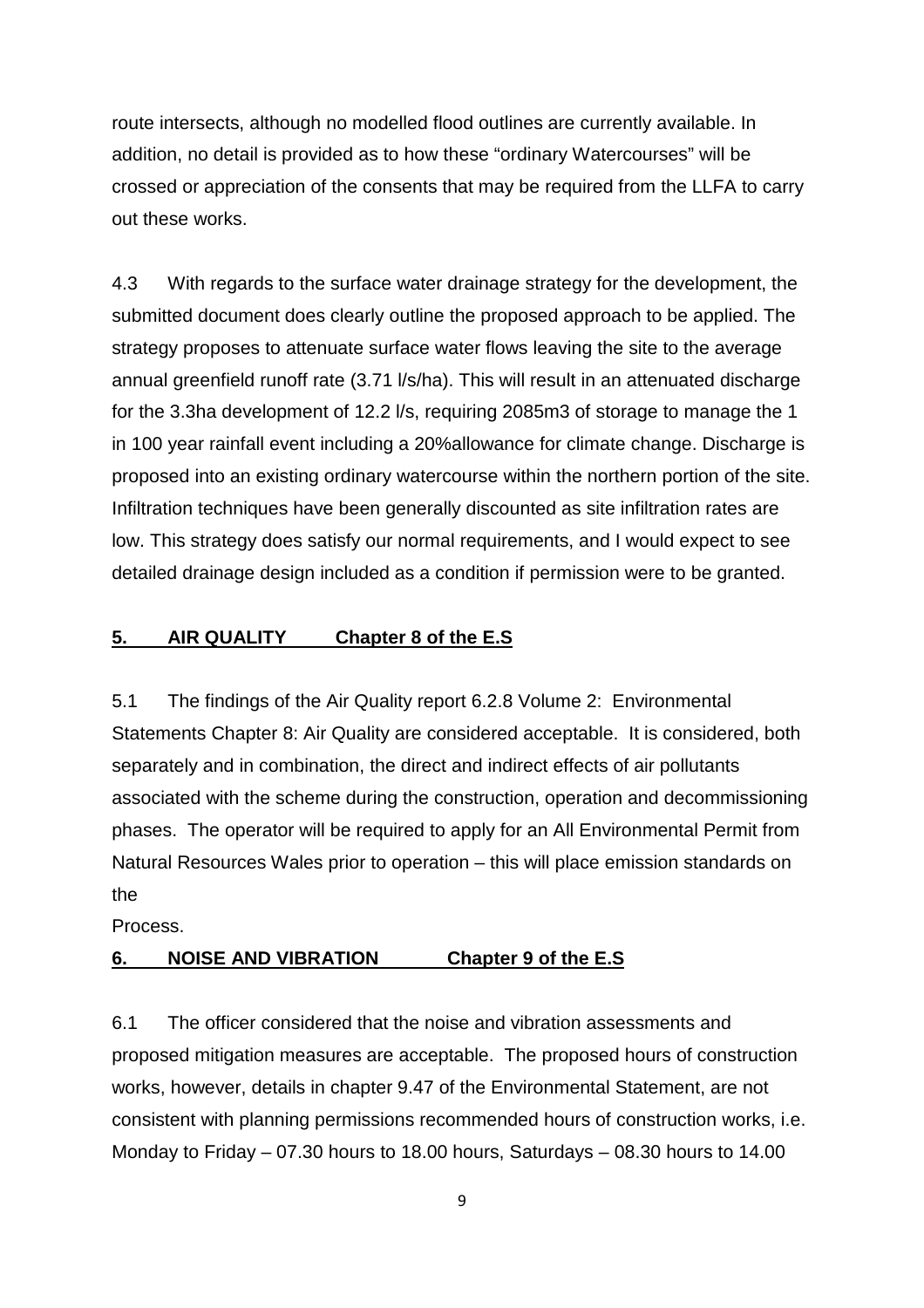hours and at no times on Sundays or Bank Holidays, which are considered appropriate to protect residential amenity.

# **7. ECOLOGY Chapter 11 of the E.S**

- 7.1 The following planning conditions are recommended:-
- 1. No development shall take place (including demolition, ground works, vegetation clearance) until a construction environmental management plan (CEMP:Biodiversity) has been submitted and approved in writing. The CEMP shall include the following.
	- a) Risk assessment of potentially damaging construction activities.
	- b) Identification of biodiversity protection zones.
	- c) Practical measures (both physical measures and sensitive working practices) to avoid or reduce impacts during construction (may be provided as a set of method statements).
	- d) The location and timing of sensitive works to avoid harm to biodiversity features.
	- e) The times during construction when specialist ecologists need to be present on the site to oversee works.
	- f) Responsible lines of communication.
	- g) The role and responsibilities on site of an ecological clerk of works.
	- h) Use of protective fences, exclusion barriers and warning signs.

The approved CEMP shall be adhered to and implemented throughout the construction period strictly in accordance with the approved details, unless otherwise agreed.

2. Prior to the commencement of development a biosecurity method statement and risk assessment should be produced for the development throughout construction, operation and decommissioning.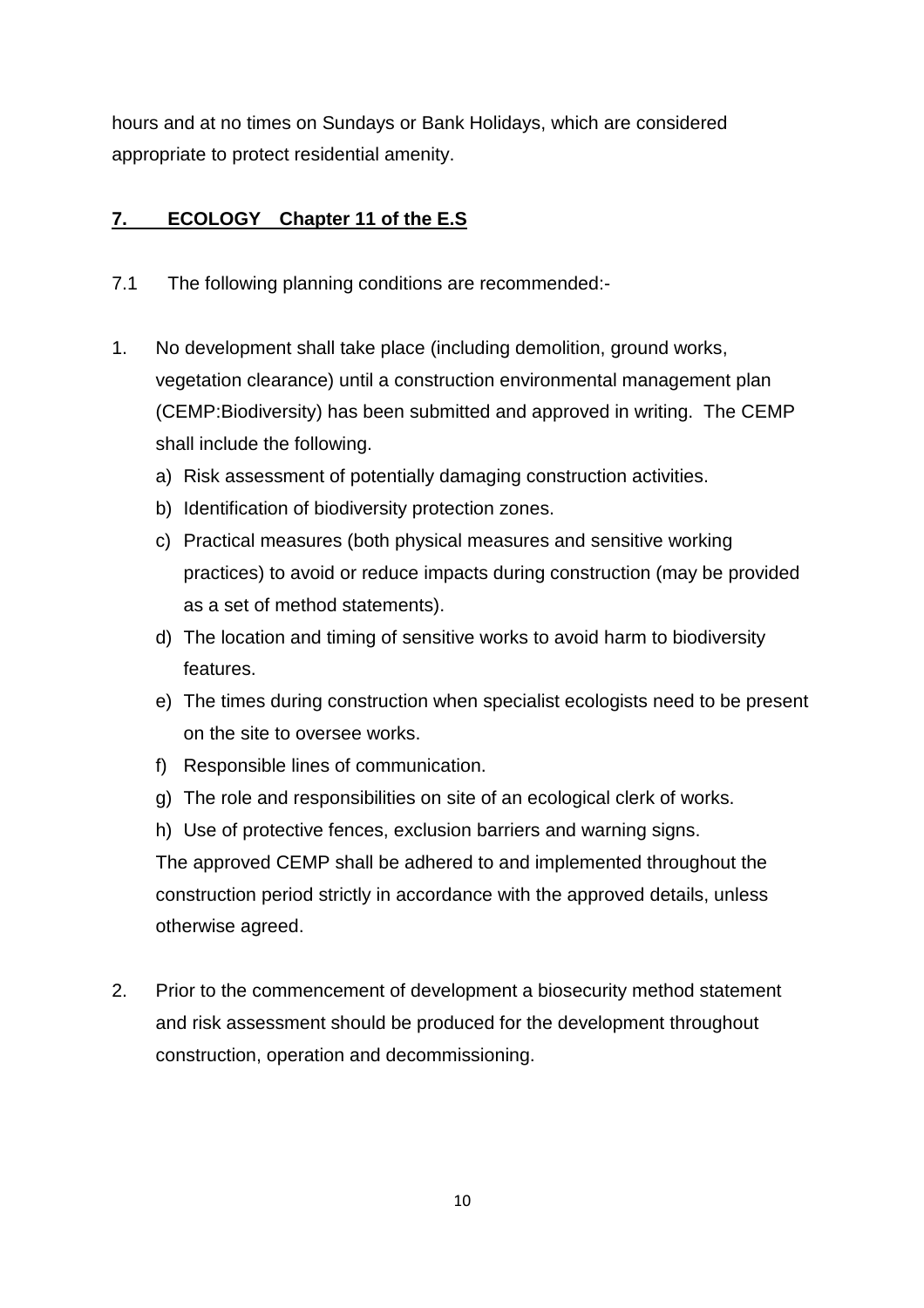- 3. A detailed lighting design strategy should be provided which outlines how ecologically sensitive areas will be protected from artificial light during construction and operation.
- 4. A ecological management plan (EMP) shall be submitted and approved in writing. The content of the EMP shall include the following.
	- a) Aims and objectives of management\*.
	- b) Prescriptions for management options.
	- c) Details of the body or organisation responsible for implementation of the plan.
	- d) Reporting and implementation of remedial measures.
		- The management plan should include prescriptions for all species and habitats of local or national importance identified as being present or possibly present on the site to include; native trees, hedgerows, ponds, great crested newt, bats, grizzled and dingy skipper.
- 5. No development shall take place including ground works and vegetation clearance until a biodiversity monitoring strategy has been submitted, and approved in writing. The purpose of the Strategy shall be to ensure the longterm functionality of populations of bats and great crested newt within and in the immediate vicinity of the development site. The content of the Strategy shall include the following.
	- a) Aims and objectives of monitoring to match the stated purpose.

b) Identification of adequate baseline conditions prior to the start of development.

c) Appropriate success criteria, thresholds, triggers and targets against which the effectiveness of the various conservation measures being monitored can be judged.

- d) Methods for data gathering and analysis
- e) Location of monitoring,
- f) Timing and duration of monitoring
- g) Responsible persons and lines of communication
- h) Review, publication of results and outcomes.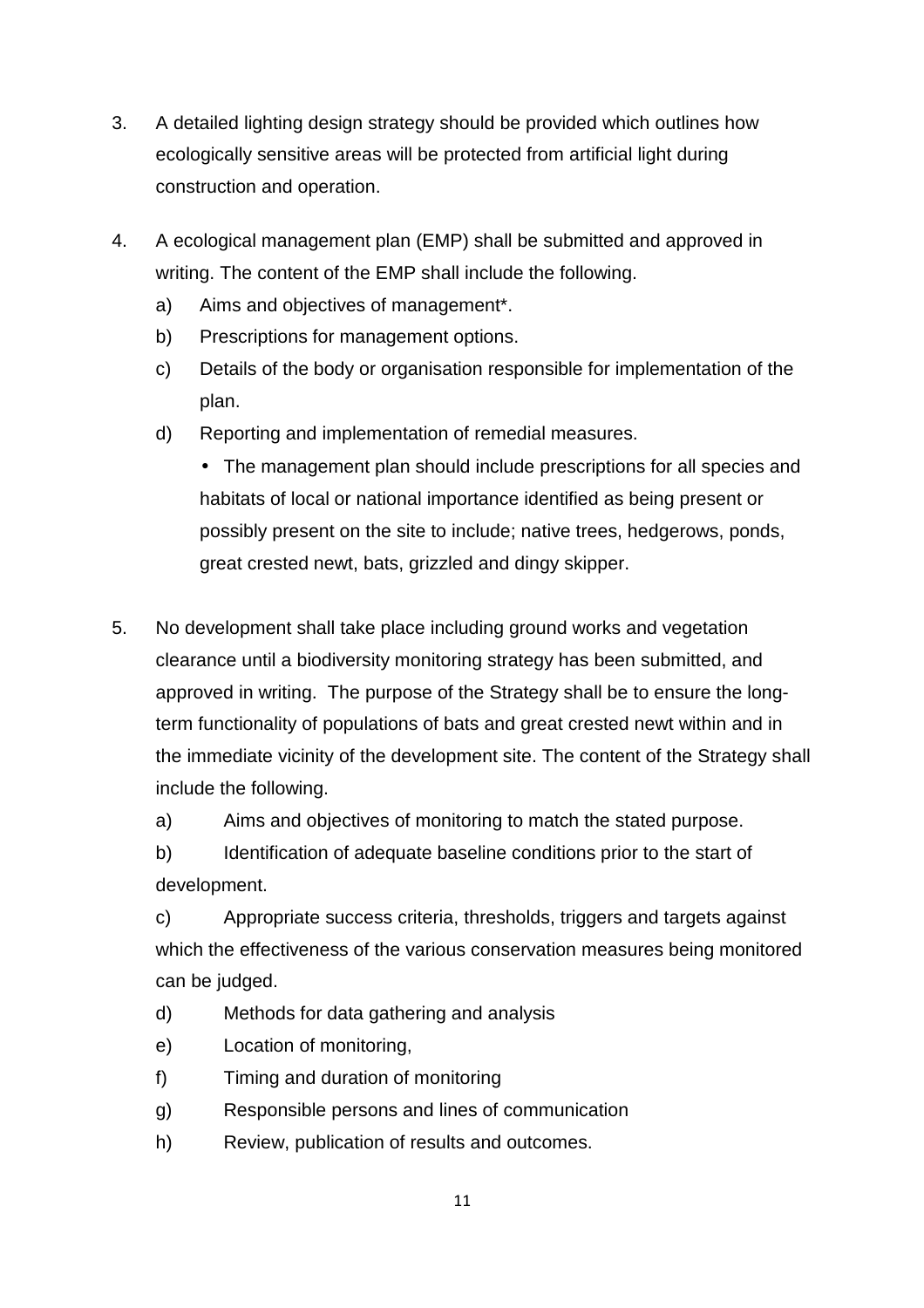7.2 A report describing the results of the monitoring shall be submitted to NRW and the LPA at 12 monthly intervals. The report shall also set out (where the results from the monitoring show that conservation aims and objectives are not being met) how contingencies and/or remedial action will be identified, agreed with LPA and NRW and the implemented so that the development still delivers the fully functioning biodiversity objectives of the originally approved scheme. The monitoring strategy will be implemented in accordance with the approved details.

7.3 The Ecological Assessment incorporates inherent mitigation integral to the design of the scheme. It has taken into consideration the effects of the impact and identifies measures required to mitigate adverse impact. Ecological features and further biodiversity enhancement measures have been identified in the landscape design Mitigation has been agreed with Wrexham Power Limited, Natural Resources Wales and Wrexham County Borough Council.

7.4 The Landscaping and Ecological Masterplan (Doc. Ref: 2.9.1 to 2.9.7) illustrates the mitigation that has been incorporated into the landscape design.

## **8. Landscape and Visual Impact Assessment Chapter 10 of the E.S**

8.1 A Landscape and Visual Impact Assessment has informed the design process and focuses on likely significant effects on the landscape resource and visual receptors and photomontages agreed with Wrexham County Borough Council and neighbouring Cheshire West and Chester.

8.2 The combination of the retention of existing landscape, proposed new planting and the location in the context of nearby existing industrial development, including the Kellogg's factory will help mitigate the visual impact to some extent. Due to the openness of views from the east the proposed planting will reduce the visual impact. The layering of existing trees and hedges to the east will also contribute to reducing the impact though the higher elements of the building and stacks will be visible over the top of the tree line.

12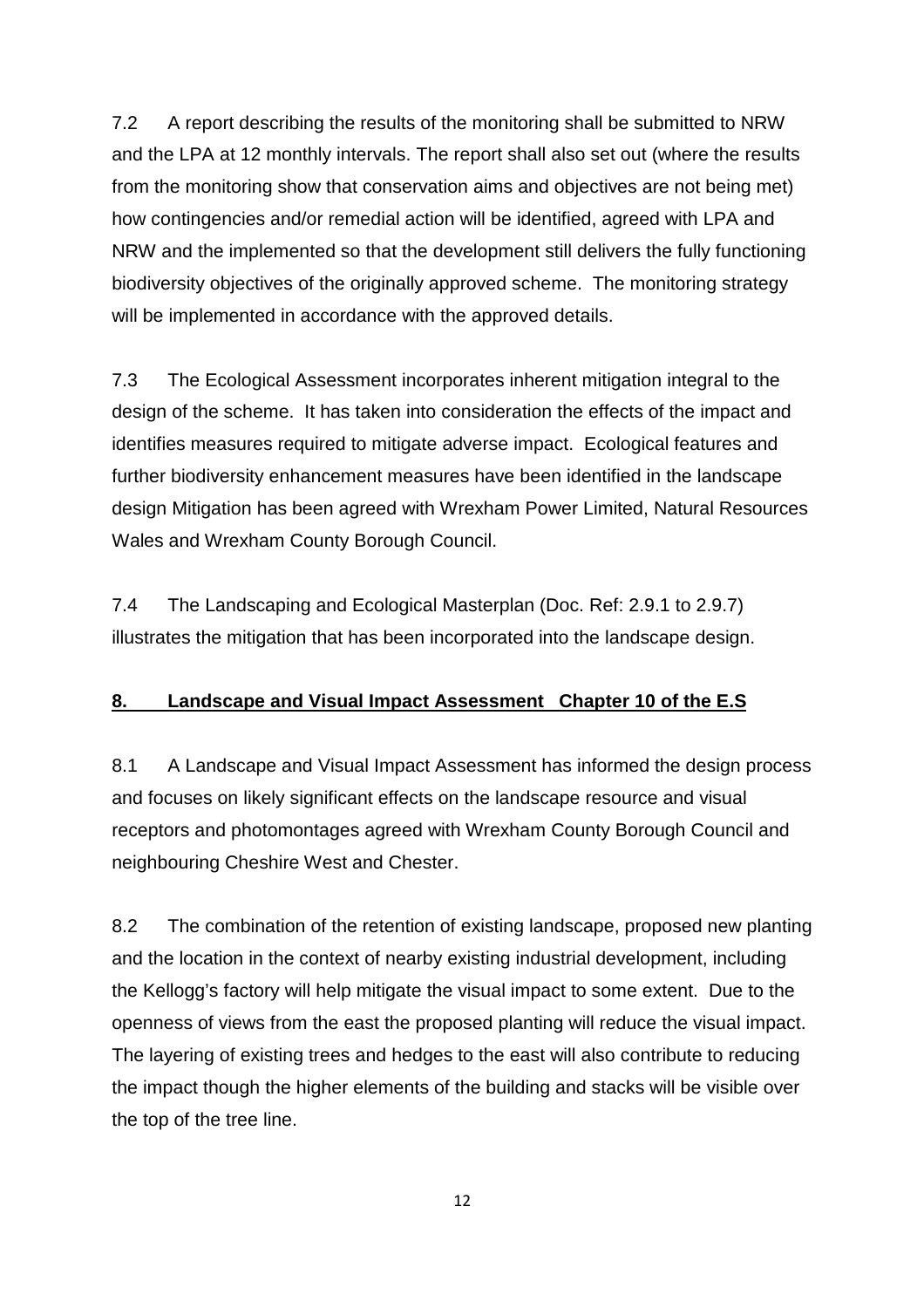8.3 The Joint Committee, following consultation with the AONB Partnership Landscape Character and Built Environment Working Group and the Chair of the Committee have made the following comments:-.

The proposed site is located approximately 11 km outside the AONB but given its scale will be viewed from distant views from the higher ground of the AONB to the west. It will however, be seen in the context of the larger industrial estate. At the Preliminary Environmental Information Report consultation stage, the AONB raised concerns about the potential visual impact of plumes from the two 50m stacks and the condenser / cooling system and the Committee welcomes clarification in the current application that there will be no visible plume. The Joint Committee has no observations to make on the project.

#### **9. Tree Removal / Retention and Additional Tree Planting**

9.1 The only real area of concern and basis for objection would be the proposed removal of individual trees located within the footprint of the energy centre complex and forming a significant linear feature within the landscape running from north to south within the red line boundary.

9.2 This valued landscape feature consists predominantly of mature hedgerow oak trees, identified within the submitted arboricultural impact assessment as T47, 48, 49, 50, 51, 52, 57 and T59. The trees themselves appear to be mature hedgerow trees and due to their age and naturally developing features and defects (cavities, fissured bark, deadwood etc) are contributing significant habitat and biodiversity values within the site. The loss such trees would be contrary to UDP policy EC04 'Hedgerows, Trees & Woodland' and LPG Note 17. Such tree loss would be objectionable within any major development proposal within the Borough Council and attempts should be made here to retain and protect these trees within the scheme where they may provide further additional benefits such as shading and reduced local temperatures (to compensate the 'urban heat island effect'), recreational open-space features for employees and further screening and softening of proposed 'built features'.